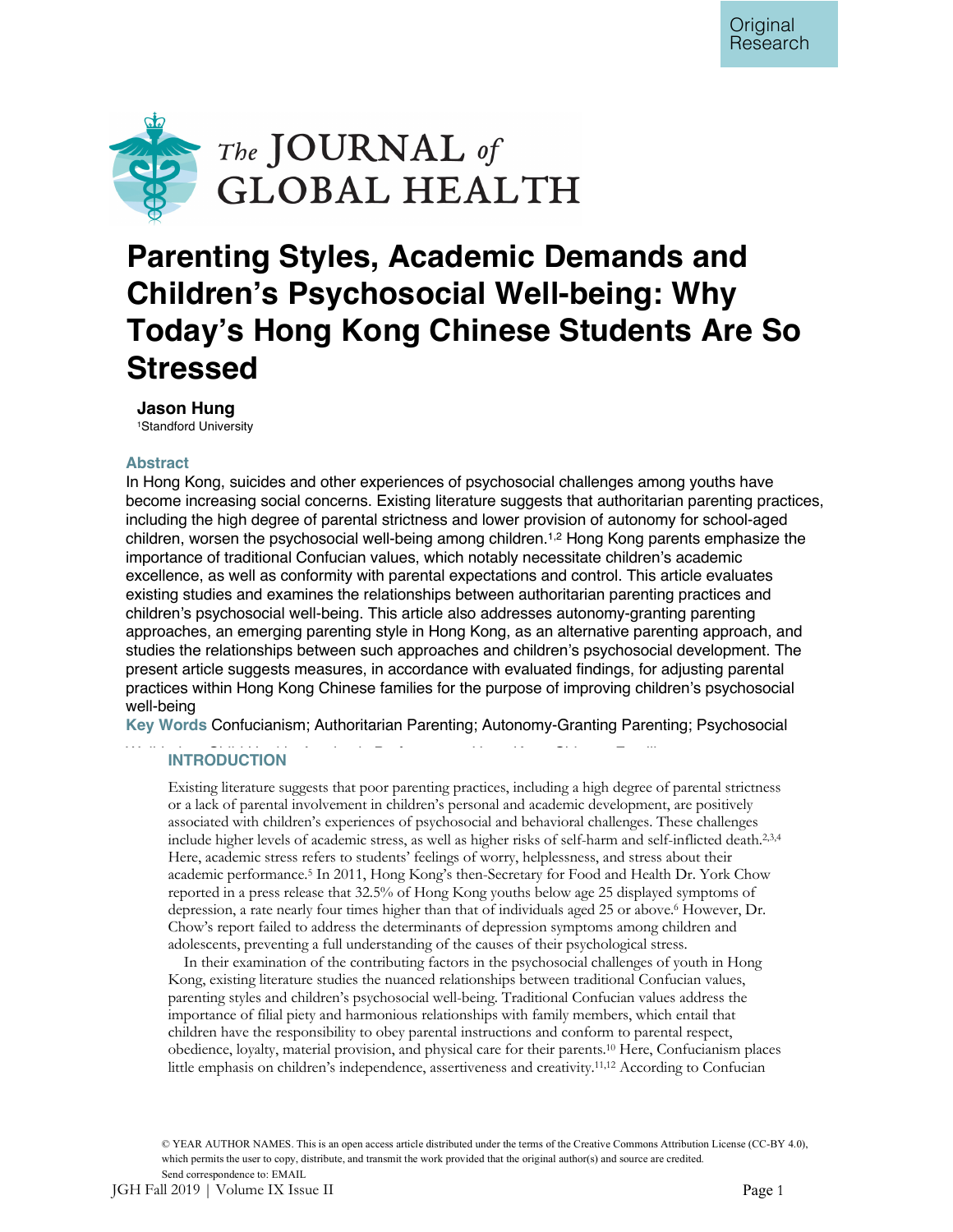values, Hong Kong parents of Chinese cultural heritage should focus on children's academic success, as academic achievements of the younger generations contribute to a sense of family pride.13,14 While existing literature argues that Confucian values play an important role in today's Hong Kong Chinese parenting styles, autonomy-granting parenting styles, which are traditionally considered to oppose Confucian beliefs, are emerging in Chinese families in Hong Kong.15 Here, an autonomy-granting parenting approach is defined as parental encouragement and respect and tolerance of children's opinions, even when children's opinions may not conform to parental expectations.7

Because the World Health Organization considers the mental and social well-being of children and adolescents essential to their health outcomes, it is crucial to elucidate how parenting styles are associated with youths' psychosocial well-being.16 In doing so, their psychosocial well-being may be improved through adjustments to existing parenting practices within Hong Kong Chinese families.

# **Authoritarian parenting styles vs autonomy granting parenting styles**

## **1. Authoritarian preventing styles**

A traditional Chinese proverb states, "Among hundreds of behaviors, filial piety is the most important one."1 Filial piety, a core component of Confucian values, promotes restrictive, authoritarian parenting approaches.17 Here, Confucian values argue children should respect their parents, as parents are responsible for developing proper conduct in their children.1,17 The expression of independence and assertiveness by children is viewed as disrespectful and inappropriate.17 This is because such an expression is contrary to conformity with parental expectations, as emphasized by the culture of filial piety.7,18 According to Confucian values, children demonstrating independence and assertiveness are disobedient, resisting the development of proper conduct.7,19 Relevant literature suggests that emphasizing too much or too little filial piety for young generations is detrimental to their psychosocial well-being, including increasing the risk of developing symptoms of depression.20,21 Additional studies argue Hong Kong Chinese children might internalize the values of filial piety, positively interpreting parental control as a form of proper care.22,23 In order to maximize children's academic excellence and families' sense of pride, Hong Kong Chinese parents often set high expectations and attempt to control children's academic performance, as compared with their Western counterparts.4 Findings from a study conducted by Li *et al.* revealed that intensive parental educational and psychological control can facilitate positive adjustments in children, such as better development of self-efficacy in academic studies and a decreased level of depression symptoms.23 However, Li *et al*. assumed children necessarily accept parental control over academic performance and failed to take into account children's disobedience, if any. Therefore, Li *et al*.'s study overestimates children's willingness to be, in whole or in part, controlled by their parents. The assumption that children must obey parental orders may be unrealistic; this might explain why the results of Li *et al.* contrast with existing findings previously mentioned in this article.

To further examine children's responses to high parental expectations of and control over academic achievements, Daniel Shek studied 365 secondary school students aged between 12 and 16 from a Hong Kong Band 5 school.24 In Hong Kong, the Secondary School Placement Allocation system categorizes all registered secondary schools between Band 1 (schools of highest academic performance) and Band 5 (schools of lowest academic performance).24 Shek's findings showed that the less autonomy adolescents enjoyed from their parents at home, the lower their mental health scores, and the more disciplinary problems they had at school.<sup>1</sup> Here, mental health scores were evaluated based on the Chinese version of the 30-item General Health Questionnaire (GHQ).<sup>1</sup> While Shek characterized the association between parental control and mental and behavioral well-being among adolescents in Hong Kong, his findings could be biased to a certain extent. Shek failed to explain why he collected samples from only one Band 5 school. Additionally, from a methodological perspective, Sheks' sample was composed of 294 boys and 71 girls; the proportion of female samples was significantly underrepresented. Yet, he failed to adjust the sampling weight by gender in the study.

In a more recent, better-structured study, Shek and Chan later investigated parental factors in Hong Kong children's academic performance.1 429 students from 20 secondary schools in Hong Kong, alongside their parents, were selected via the stratified-cluster sampling method.1 Though Hong Kong Chinese students were unwilling to give up their personal interests to fulfill parental expectations, they were, nonetheless, inclined to live up to parental expectations as much as possible.<sup>25</sup> As a result, the over-expectation of obedience in children tended to result in greater numbers of parent-child conflicts, since children failed to maintain a balance between obeying parental demands and securing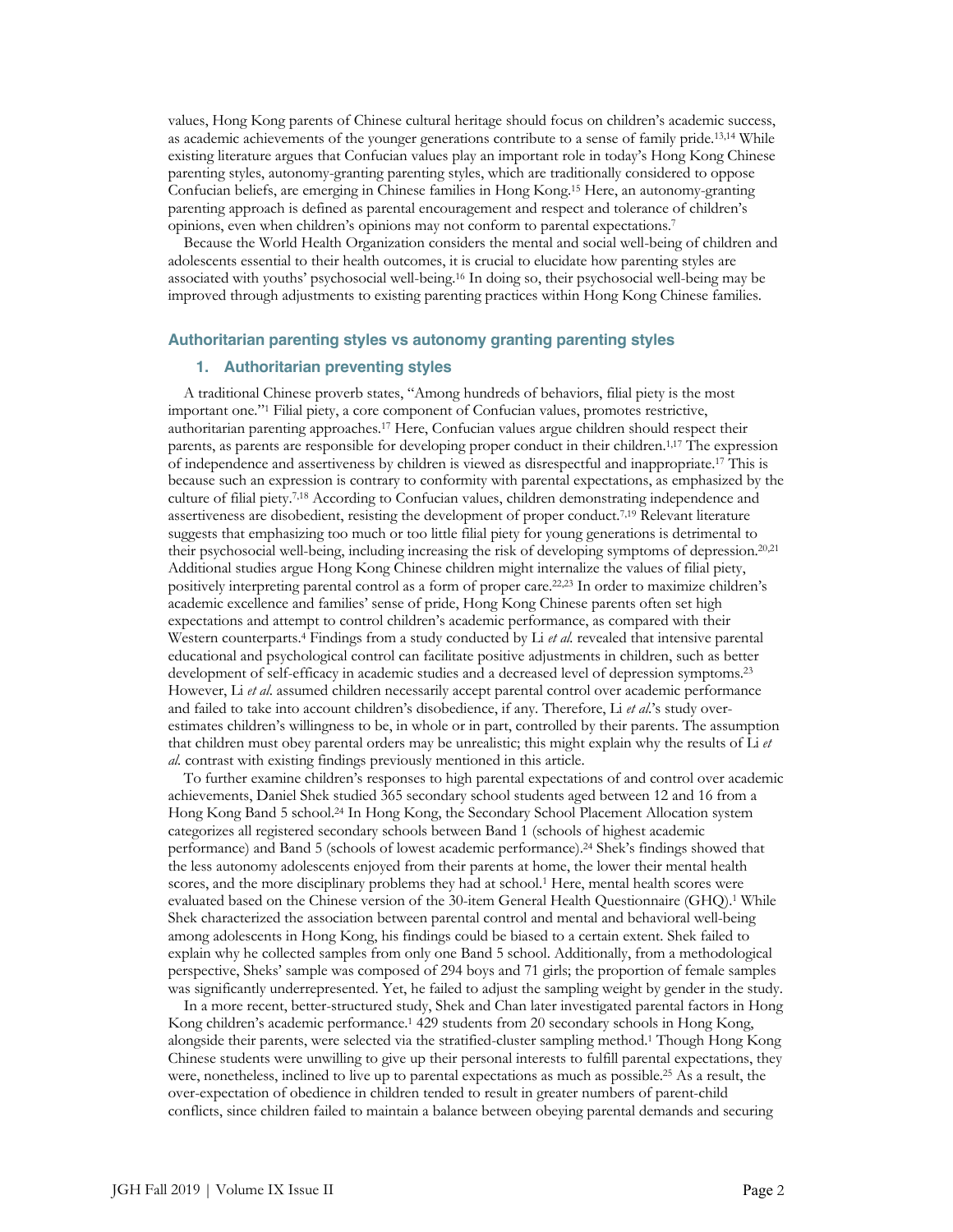their personal interests.1 In addition, children with the highest parental expectations tended to express an insufficient sense of family support.26 As Hong Kong schools are known for their academic competitiveness, and many Hong Kong Chinese parents espouse academic excellence as a prerequisite for career success, Hong Kong Chinese parents rarely consider whether they are over-expecting children's academic performance at the expense of their psychosocial well-being.<sup>27</sup>

Existing studies argue that children with high academic stress are more likely to experience stomach ulcers, high blood pressure and a higher risk of suicide.2 While examinations, tests and excessive homework are all alternative contributing factors to academic stress, Leung *et al.* argued high parental expectations are primary facilitator of academic stress.2 A failure to live up to parents' academic expectations is seen as a violation of filial piety, resulting in family shame and embarrassment.2 Leung *et al.* found that compared to American counterparts, Hong Kong Chinese children with unsatisfactory academic records developed greater degrees of anxiety and disappointment, fearing their academic inefficacy and parental demands.2 In contrast, American children are more likely to be treated as entirely independent and autonomous individuals by parents, governed far less by less filial piety than are Chinese children.28 It is noteworthy that Leung's findings revealed Hong Kong Chinese children were more likely than their American counterparts to meet parental expectations of academic demands, though the former suffered from more academic stress.7 Such findings inferred that the continual fear of disappointing parents, rather than the inability to achieve academically, should be a major factor in children's psychosocial suffering. Even if children have satisfactory academic records, a sociocultural emphasis on academic success—and perhaps ever-increasing parental expectations would hamper children from releasing their academic stress.

#### **2. Autonomy- granting parenting styles**

Authoritarian parenting styles fail to fulfill children's psychological needs for autonomy. They may sacrifice their points of view and personal interests to satisfy parental demands.<sup>7</sup> In doing so, children are more likely to develop higher anxiety levels, lower self-esteem and self-efficacy, and symptoms of depression.29 A recent meta-analysis of longitudinal studies suggests that the higher the degree of autonomy parents grant their children, the less likely their children are to suffer from anxiety and depression symptoms.7 However, existing literature rarely studies the relationship between children's enjoyment of autonomy and their psychosocial well-being in the context of Hong Kong Chinese families. This means that the causal relationship between a higher degree of autonomy and psychosocial well-being has not yet been confirmed in Hong Kong Chinese children specifically. It is noteworthy that Western studies argue that optimizing autonomy levels for children maximizes the psychosocial well-being of children.30,31,32 Similar research should be carried out within Hong Kong Chinese contexts to examine the optimal level of autonomy granted to children by parents in order to maximize children's psychosocial well-being.

One of the very few existing studies addressing the granting of autonomy in Hong Kong is a crosssectional survey conducted by Chai *et al,* in which 439 primary school students in Hong Kong filled out a questionairre.8 The level of autonomy-granting was measured by the Chinese version of *The Perception of Parenting Style and Practices*, a qualitative study conducted by Save the Children Sweden Regional Office for South and Central Asia, in collaboration with its partners in South Asia, that examines the perception of girls and boys on parenting styles.33 Accordingly, Chai *et al* asked students such questions as "My parent listens to my point of view even when we disagree." Responses were given on a 5-point Likert scale, from 1 (strongly disagree) to 5 (strongly agree). Chai *et al.* found that the level of autonomy-granting is positively correlated to children's sense of hope and negatively correlated to children's depression symptoms.33

Existing literature suggests that children with a stronger sense of hope are more likely to develop strategies to cope with stressors and negotiate with their parents for personal interests.<sup>34</sup> This suggests that autonomy-granting parenting practices facilitate children's psychosocial well-being. Yet, it is noteworthy that parents denying children's demands do not necessarily mean they are restrictive, especially if those demands are financially, socially and morally unrealistic and inappropriate. Therefore, *The Perception of Parenting Style and Practices* may not accurately measure the levels of parental autonomy-granting to which children are entitled. While there are signs that show that autonomygranting parenting styles are beneficial for children's psychosocial well-being within Hong Kong Chinese families, further conclusions cannot be made unless more relevant studies are conducted in Hong Kong.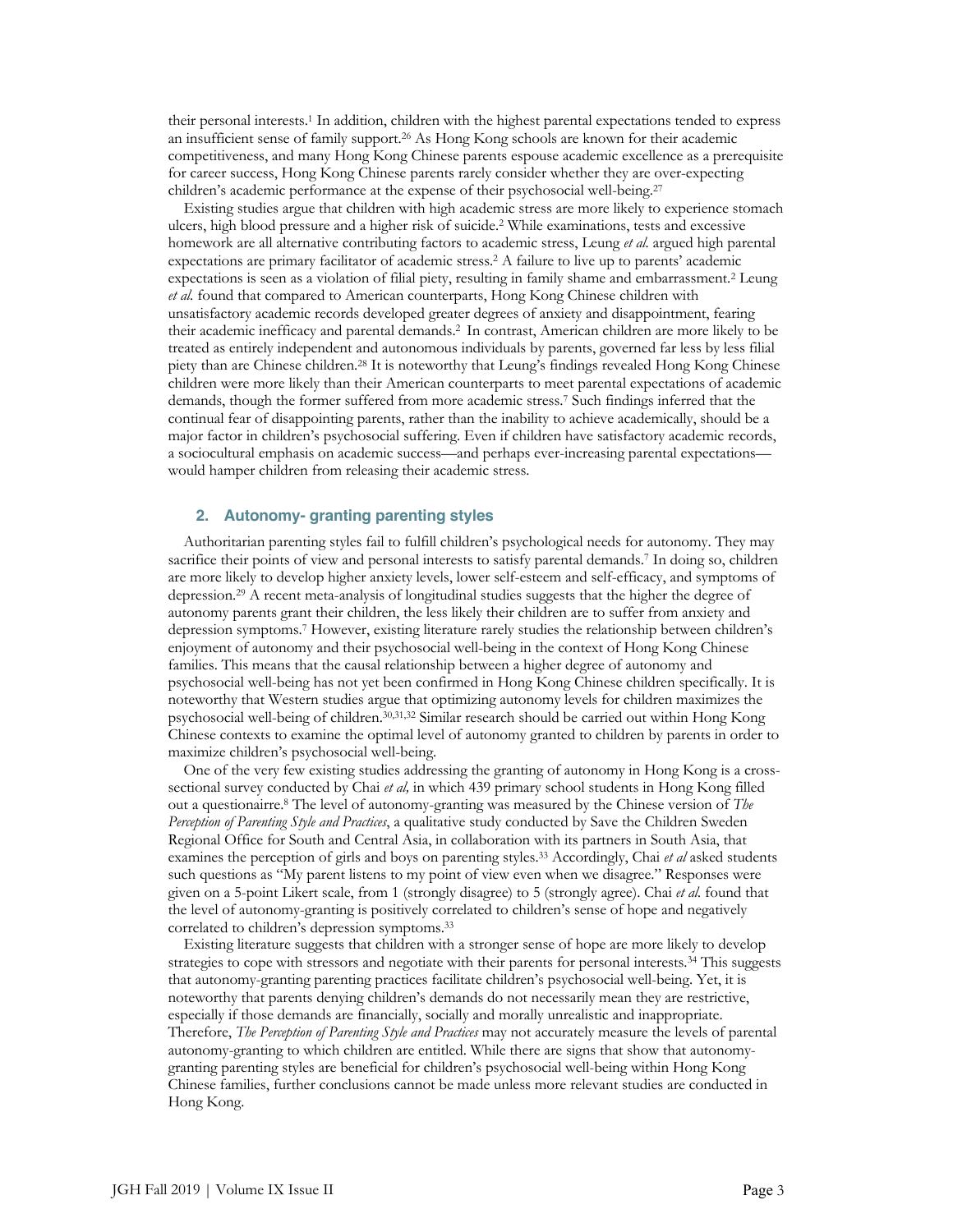### **Recommended Social Policies and Future Research**

Although existing literature suggests authoritarian parenting styles worsen the psychosocial well-being of Hong Kong Chinese children, such parenting approaches remain popular in Hong Kong for multiple reasons. These include parents' emphasis on traditional Confucian values and their lack of knowledge of alternative parenting practices.34,35 Currently, the Family Health Service of the Department of Health, The Parent Channel Hong Kong Education City, Hong Kong School Net and the Whole Person Education Foundation have been providing free online parenting courses, targeting Hong Kong-based parents and children.35-37 Furthermore, the Child Development Center, Effective Parenting and Parenting Dialogue in Hong Kong offers multiple parenting courses, teaching parents appropriate attitudes towards and expectations of their children.36,37 In the future, the Hong Kong Government should encourage more parents to participate in such parenting courses to learn how to better accept and appreciate their children's behaviors. For example, the Hong Kong Government could consider subsidizing low-income families who live under the Comprehensive Social Security Assistance (CSSA) Scheme, a safety net for those who cannot financially support themselves in Hong Kong, to attend such parenting courses.<sup>38</sup> Moreover, more local social scientists should research how autonomy-granting parenting practices impact children's psychosocial well-being within Hong Kong Chinese families. These research findings would help local children and family centers develop suitable and effective parenting courses accordingly.

#### **AUTHOR CONTRIBUTION**

The author is responsible for the concept, design, data retrieval and analysis of the research.

#### **CONFLICT OF INTEREST STATEMENT**

The author declares that the submitted work was not carried out in the presence of any personal, professional or financial relationships that could potentially be construed as a conflict of interest.

#### **REFERENCES**

- 1. Shek, D., and Chan, L. K. (1999). Hong Kong Chinese parents' perceptions of the ideal child. *The Journal of Psychology*, 133 (3), 291-302.
- 2. Leung, G. *et al*. (2009). Academic stressors and anxiety in children: The role of paternal support. *Journal of Child and Family Studies,* 19 (1), 90-100.
- 3. Tam, H. *et al*. (2017). The moderating effects of positive psychological strengths on the relationship between parental anxiety and child depression: The significance of father's role in Hong Kong. *Children and Youth Services Review*, 73, 283-290.
- 4. Shek, D. (1997). Family environment and adolescent psychological well-Being, school adjustment, and problem behavior: A pioneer study in a Chinese context. *The Journal of Genetic Psychology*, 158 (1), 113-128.
- 5. Ang, R. P., and Huan, V. S. (2006). Relationship between academic stress and suicidal ideation: Testing for depression as a mediator using multiple regression. *Child Psychiatry and Human Development*, 37, 133–143.
- 6. Hong Kong Special Administrative Region (HKSAR) Government (2011). Press release. Retrieved from http://www.info.gov.hk/gia/general/201105/18/P201105180167.htm
- 7. Chan, S. M., and Leung, C. H. (2015). Factor structure of the screen for child anxiety-related emotional disorders (SCARED) in a community sample of Hong Kong Chinese adolescents. *Child Psychiatry & Human Development*, 46 (5), 671-82.
- 8. Chai, W. Y. *et al*. (2018). Autonomy-granting parenting and child depression: the moderating roles of hope and life satisfaction. *Journal of Child and Family Studies*, 27 (8), 2596-607.
- 9. Chao, R. K., and Sue, S. (1996). Chinese parental influence and their children's school success: a paradox in the literature on parenting styles. Edited by Lau S, in *Growing up the Chinese way: Chinese child and adolescent development*. Hong Kong: Chinese University Press.
- 10. Zhan, H. and Montgomery, R. (2003). Gender and Elder Care in China: The Influence of Filial Piety and Structural Constraints. *Gender and Society*, 17 (2), 209-29.
- 11. Kwok, S., and Wong, D. (2000). Mental health of parents with young children in Hong Kong: the role of parenting stress and parenting self-efficacy. *Child and Family Social Work*, 5 (1), 57-65.
- 12. Wu, Y. H. (1996a). An anthropologist looks at the Chinese child training method. *Thought and Word*, 3. [in Chinese]
- 13. Chao, R. K. (1996). Chinese and European American mothers' beliefs about the role of parenting in children's school success. *Journal of Cross-cultural Psychology*, 27 (4), 403-423.
- 14. Ho, D. Y. F. (1996). Filial piety and its psychological consequences. Edited by Bond M H, in *The Handbook of Chinese Psychology*, Hong Kong: Oxford University Press.